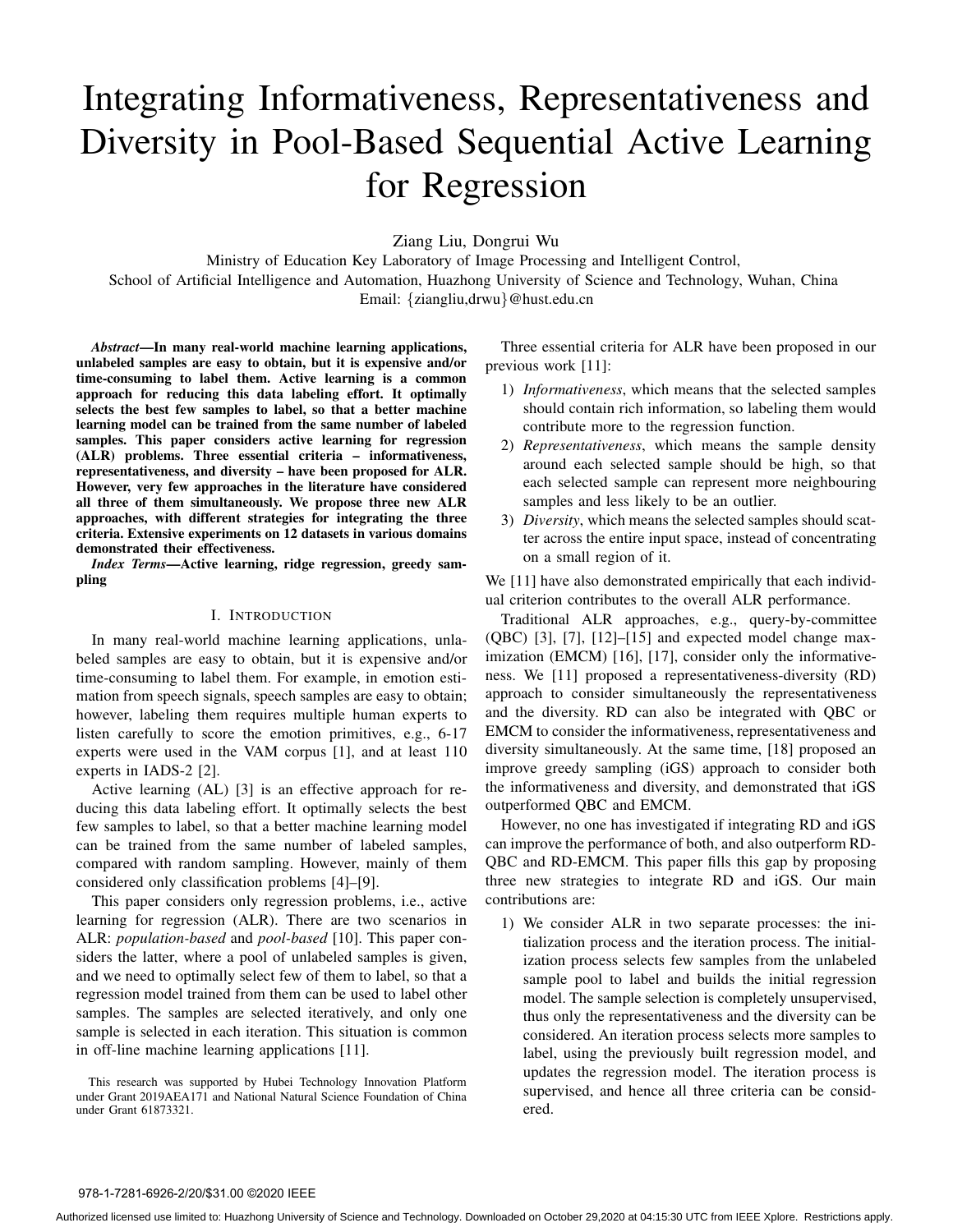- 2) We propose three new strategies to integrate RD and iGS, and hence the informativeness, representativeness and diversity are considered simultaneously.
- 3) We performed experiments on various datasets from diverse application domains to verify the effectiveness of our proposed ALR approaches. Particularly, two of them performed much better than the state-of-the-art ALR approaches.

The remainder of this paper is organized as follows: Section II introduces five state-of-the-art ALR approaches, which will be compared with our proposed ALR approaches. Section III proposes three new approaches for integrating the informativeness, representativeness, and diversity in ALR. Section IV compares the performances of our proposed ALR approaches with another six approaches. Finally, Section V draws conclusions.

#### II. EXISTING ALR STRATEGIES

This section briefly introduces five state-of-the-art poolbased sequential ALR approaches. Each considers one or more of the three criteria. We assume the pool consists of  $N$ unlabeled samples  $\{x_i\}_{i=1}^N$ , the initialization process selects  $M<sub>0</sub>$  samples to label, and each iteration processes selects one more sample to label.

QBC [14], proposed in 1995, is probably the first ALR approach. It uses random sampling in the initialization process. In each sequential iteration, it first bootstraps the labeled samples and builds a committee of regression models. Then, for each unlabeled sample in the pool, it predicts its labels by the committee and computes the variance. Finally, it selects the sample with maximum variance to label. Clearly, QBC considers the informativeness only.

GSx (Greedy Sampling in the Input Space) [18], [19], first proposed in 2010, is a passive sampling approach that considers the diversity only. It selects the sample closest to the centroid of the whole sample pool as the first sample to label, and then in each sequential iteration a sample furthest away from all existing selected samples to label. The selected samples can be labeled at once after all of them are determined, because the selection process does not need the label information.

More specifically, let  ${x_m}_{m=1}^M$  be the already selected samples. For each of the  $N - M$  unlabeled samples, GSx computes its closest distance to the M labeled samples, and then selects the sample  $x^*$  with the maximum distance to label:

$$
d_n^x = \min_m ||\mathbf{x}_n - \mathbf{x}_m||, \quad m = 1, ..., M; n = M + 1, ..., N
$$
\n(1)

$$
\mathbf{x}^* = \arg\max_{\mathbf{x}_n} d_n^x,\tag{2}
$$

EMCM [16], proposed in 2013, also considers the informativeness only. In the initialization process, it also randomly selects  $M_0$  samples to label, and train a regression model from them. In each sequential iteration, it selects the sample that may change the model parameters the most to label. More specifically, it uses all  $M$  already labeled samples to train a regression model, whose prediction for the *n*th sample  $x_n$  is  $\hat{y}_n$ . It also uses bootstrap on the M already labeled samples to construct  $P$  linear regression models. Let the  $p$ th model's prediction for the *n*th sample  $x_n$  be  $y_n^p$ . Then, for each of the  $N - M$  unlabeled samples, it computes

$$
g(\mathbf{x}_n) = \frac{1}{P} \sum_{p=1}^{P} ||(y_n^p - \hat{y}_n)\mathbf{x}_n||, \quad n = M+1, ..., N \quad (3)
$$

EMCM then selects the sample with the maximum  $g(\mathbf{x}_n)$  to label.

RD-EMCM [11], proposed in 2019, integrates RD and EMCM, and is the best-performing ALR in [11]. Its initialization process uses RD only, i.e., it performs k-means ( $k = M_0$ ) clustering of all N samples and selects the one closest to each cluster centroid to label. In each sequential iteration, it performs k-means clustering  $(k = M + 1)$ , where M is the number of labeled samples) on the  $N$  samples, finds the largest cluster that does not contain an already labeled sample, and performs EMCM in that cluster to select one sample to label.

iGS [18], proposed in 2019, improves GSx by using greedy sampling in both the feature space and the label space. GSx is used in the initialization process. In each sequentially iteration, for all unlabeled samples, it first uses (1) to compute  $d_n^x$  in the input space, and then computes  $d_n^y$  in the label space:

$$
d_n^y = \min_m ||\hat{y}_n - y_m||, \quad m = 1, ..., M; n = M + 1, ..., N
$$
\n(4)

It next computes  $d_n^{xy}$  to integrate  $d_n^x$  and  $d_n^y$ :

$$
d_n^{xy} = d_n^x \cdot d_n^y, \quad n = M + 1, ..., N \tag{5}
$$

Finally, it selects the sample  $x^*$  with the maximum  $d_n^{xy}$  to label:

$$
\mathbf{x}^* = \arg\max_{\mathbf{x}_n} \ d_n^{xy} \tag{6}
$$

Our previous work [18] has shown that iGS outperforms QBC, EMCM and GSx.

#### III. THREE NEW STRATEGIES TO INTEGRATE RD AND IGS

In this section, we propose three new strategies to integrate RD and iGS, so that the informativeness, representativeness and diversity are considered simultaneously in ALR.

## *A. RD-iGS*

RD-iGS integrates RD and iGS, similar to the way of integrating RD and EMCM in [11]. Its initialization process uses RD only, i.e., it performs k-means  $(k = M_0)$  clustering of all  $N$  samples and selects the one closest to each cluster centroid to label. In each sequential iteration, it performs kmeans clustering  $(k = M + 1)$ , where M is the number of labeled samples) on the  $N$  samples, finds the largest cluster that does not contain an already labeled sample, and performs iGS in that cluster to select one sample to label.

Comparing against the three criteria for ALR, RD considers the diversity and the representativeness, and iGS considers the diversity and the informativeness. Thus, RD-iGS considers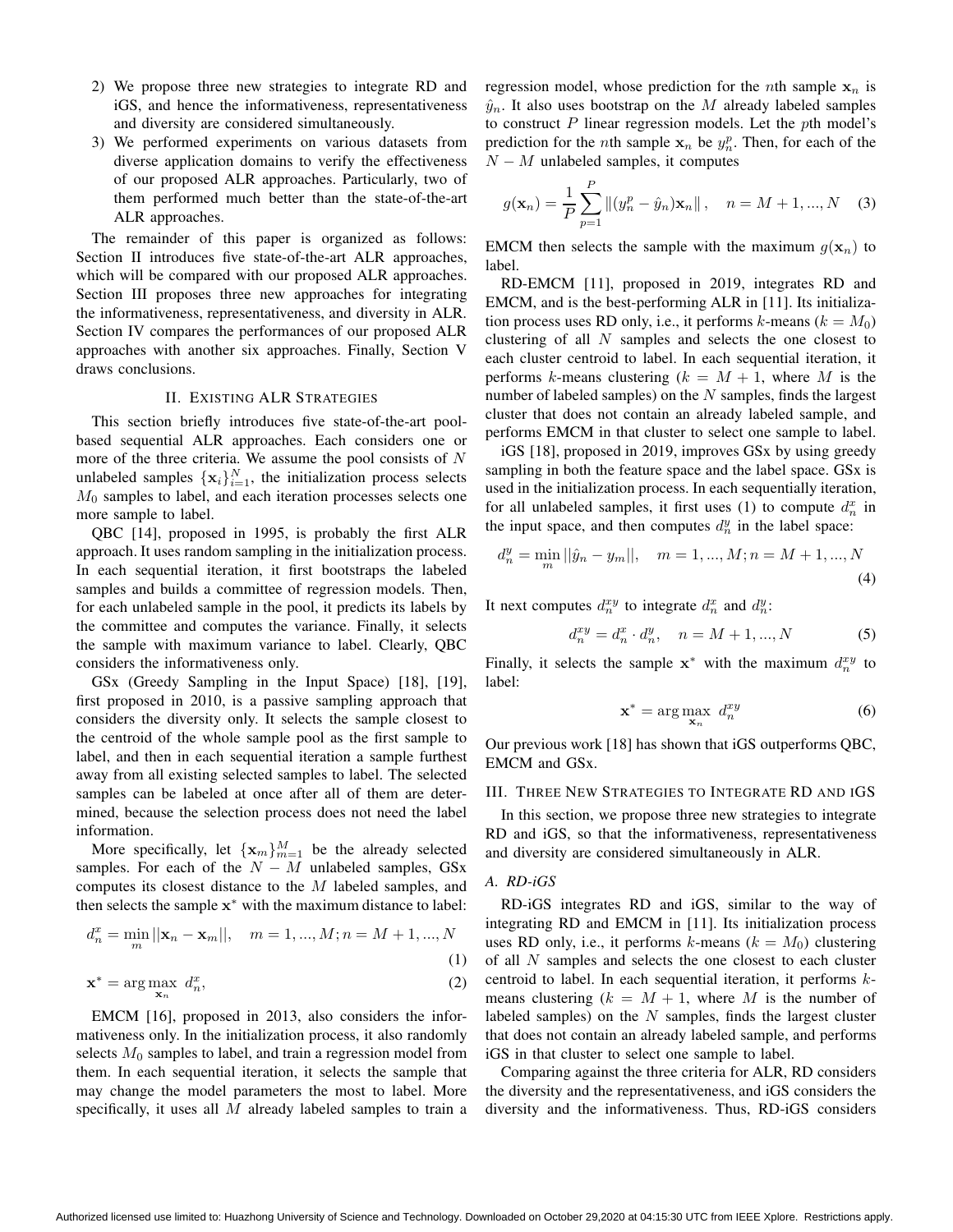all three criteria. The pseudo-code of RD-iGS is shown in Algorithm 1.

| Algorithm 1: The proposed RD-iGS algorithm.                      |
|------------------------------------------------------------------|
| <b>Input:</b> A pool of N unlabeled samples, $\{x_i\}_{i=1}^N$ ; |
| $M_{\text{max}}$ , the maximum number of samples to              |
| label.                                                           |
| <b>Output:</b> The regression model $f(\mathbf{x})$ .            |
| // Initialization process                                        |
| Perform k-means ( $k = M_0$ ) clustering on $\{x_i\}_{i=1}^N$ ;  |
| Select from each cluster one sample closest to its               |
| centroid, query for its label, and add it to the training        |
| set $T$ ;                                                        |
| Construct the initial regression model $f(\mathbf{x})$ ;         |
| // Iteration process                                             |
| for $M = M_0 + 1, , M_{\text{max}}$ do                           |
| Perform k-means ( $k = M$ ) clustering on $\{x_i\}_{i=1}^N$ ;    |
| Identify the largest cluster $C_{\text{max}}$ that does not      |
| already contain any labeled sample;                              |
| Compute $d^{xy}$ in (5) for each sample in $C_{\text{max}}$ ;    |
| Select the sample with the maximum $d^{xy}$ , query              |
| for its label, and add it to the training set $T$ ;              |
| Update the regression model $f(\mathbf{x})$ using T;             |
| end                                                              |

## *B. RDiGS*

In RDiGS, RD is used for initialization and iGS for iteration. It performs unsupervised RD in the initialization process, as in RD-iGS, and performs iGS in the iteration process.

The pseudo-code of RDiGS is shown in Algorithm 2. It also considers all three criteria for ALR.

| Algorithm 2: The proposed RDiGS algorithm.                       |
|------------------------------------------------------------------|
| <b>Input:</b> A pool of N unlabeled samples, $\{x_i\}_{i=1}^N$ ; |
| $M_{\text{max}}$ , the maximum number of samples to              |
| label.                                                           |
| <b>Output:</b> The regression model $f(\mathbf{x})$ .            |
| // Initialization process                                        |
| Perform k-means ( $k = M_0$ ) clustering on $\{x_i\}_{i=1}^N$ ;  |
| Select from each cluster one sample closest to its               |
| centroid, query for its label, and add it to the training        |
| set $T$ ;                                                        |
| Construct the initial regression model $f(\mathbf{x})$ ;         |
| // Iteration process                                             |
| for $M = M_0 + 1, , M_{\text{max}}$ do                           |
| Compute $d^{xy}$ in (5) for each unlabeled sample                |

 $\{\mathbf x_n\}_{n=M}^N;$ Select the sample with the maximum  $d^{xy}$ , query for its label, and add it to the training set  $T$ ; Update the regression model  $f(\mathbf{x})$  using T;

**end**

## *C. RDiGSr*

RDiGSr performs RD in the initialization process, and iGSr in the iteration process. iGSr first uses (1) to compute  $d_n^x$  in the input space and (4) to compute  $d_n^y$  in the label space. It then uses (5) to compute  $d_n^{xy}$ , just as iGS. Finally, it computes the representativeness  $R_n$  for all unlabeled samples:

$$
R_n = \sum_{i=1}^{N} ||\mathbf{x}_n - \mathbf{x}_i|| \tag{7}
$$

and selects the one with the maximum  $\frac{d_n^{xy}}{R_n}$  to label:

$$
\mathbf{x}^* = \arg \max_{\mathbf{x}_n} (d_n^{xy}/R_n), \quad n = M+1, ..., N
$$
 (8)

The pseudo-code of RDiGSr is shown in Algorithm 3. It also considers all three criteria for ALR.

| <b>Algorithm 3:</b> The proposed RDiGSr algorithm.               |
|------------------------------------------------------------------|
| <b>Input:</b> A pool of N unlabeled samples, $\{x_i\}_{i=1}^N$ ; |
| $M_{max}$ , the maximum number of samples to                     |
| label.                                                           |
| <b>Output:</b> The regression model $f(\mathbf{x})$ .            |
| // Initialization process                                        |
| Perform k-means ( $k = M_0$ ) clustering on $\{x_i\}_{i=1}^N$ ;  |
| Select from each cluster one sample closest to its               |
| centroid, query for its label, and add it to the training        |
| set $T$ ;                                                        |
| Construct the initial regression model $f(\mathbf{x})$ ;         |
| // Iteration process                                             |
| for $M = M_0 + 1, , M_{max}$ do                                  |
| Compute $d^{xy}$ in (5) for each unlabeled sample                |
| $\{\mathbf x_n\}_{n=M}^N;$                                       |
| Compute $R$ in (7) for each unlabeled sample                     |
| $\{\mathbf x_n\}_{n=M}^N;$                                       |
| Use $(8)$ to select one sample, query for its label,             |
| and add it to the training set $T$ ;                             |
| Update the regression model $f(\mathbf{x})$ using T;             |
| end                                                              |

# *D. Summary*

Table I summarizes how the informativeness, representativeness and diversity are considered in different ALR approaches.

#### IV. EXPERIMENTS AND RESULTS

Extensive experiments are performed in this section to demonstrate the advantages of our proposed three ALR approaches over five state-of-the-art ALR approaches.

#### *A. Datasets*

Table II shows the summary of the 12 datasets used in our experiments. They cover a wide variety of application domains. More of them are from the UCI Machine Learning Repository<sup>1</sup> and the CMU StatLib Datasets Archive<sup>2</sup>, which

<sup>1</sup>http://archive.ics.uci.edu/ml/index.php

<sup>2</sup>http://lib.stat.cmu.edu/datasets/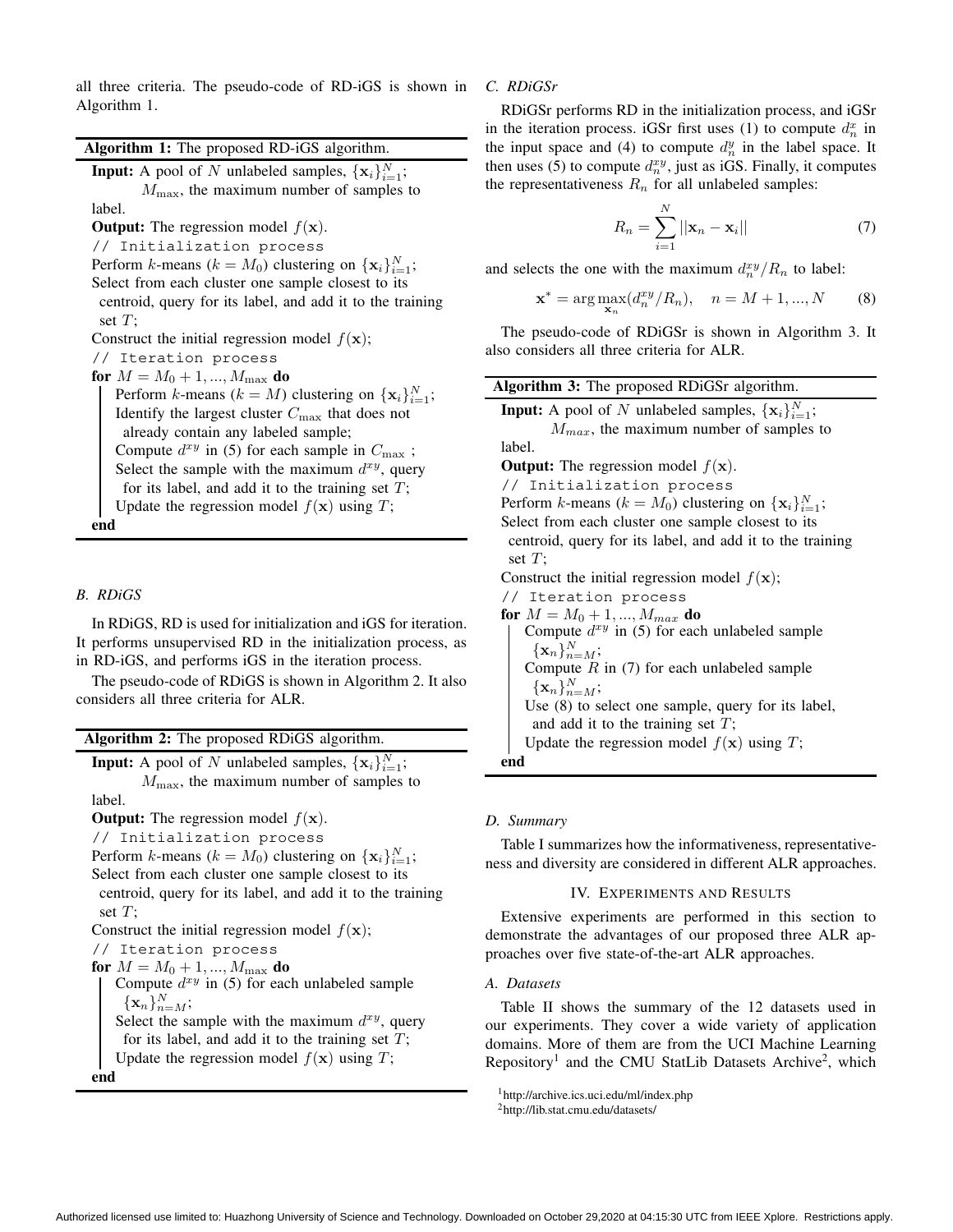TABLE I SUMMARY OF HOW THE INFORMATIVENESS (I), REPRESENTATIVENESS (R) AND DIVERS ITY (D) ARE CONS IDERED IN DIFFERENT ALR APPROACHES. RS MEANS RANDOM SAMPLING.

|              | Initialization |  |   |   |                | <b>Iteration</b> |   |   |
|--------------|----------------|--|---|---|----------------|------------------|---|---|
|              | Alg            |  | R | D | Alg            |                  | R | Ð |
| <b>OBC</b>   | RS             |  |   |   | <b>OBC</b>     |                  |   |   |
| <b>GSx</b>   | GSx            |  |   |   | GSx            |                  |   |   |
| <b>EMCM</b>  | RS             |  |   |   | <b>EMCM</b>    |                  |   |   |
| RD-EMCM      | <b>RD</b>      |  |   |   | <b>RD-EMCM</b> |                  |   |   |
| iGS          | GSx            |  |   |   | iGS            |                  |   |   |
| $RD-iGS$     | RD             |  |   |   | $RD-iGS$       |                  |   |   |
| <b>RDiGS</b> | <b>RD</b>      |  |   |   | iGS            |                  |   |   |
| RDiGSr       | RD             |  |   |   | iGSr           |                  |   |   |

had also been used in many previous ALR experiments [11], [16]–[19]. We also used an affective computing dataset *Vera am Mittag* (VAM; *Vera at Noon* in English) [1]), which has been used in many previous studies [20]–[24]. Only arousal in VAM was used as the regression output.

Two datasets (autoMPG and CPS) contained both numerical and categorical features. For them, we first used one-hot coding to covert the categorical values into numerical values, which increased their dimensionality. We then used principal component analysis to reduce their dimensionality back to their original number of dimensions. For each dataset, we normalized each dimension of the input to mean zero and standard deviation one.

TABLE II SUMMARY OF THE 12 REGRESSION DATASETS.

| Dataset                | No. of<br>samples | No. of<br>raw<br>features | No. of<br>numerical<br>features | No. of<br>categorical<br>features | No. of<br>total<br>features |
|------------------------|-------------------|---------------------------|---------------------------------|-----------------------------------|-----------------------------|
| Concrete <sub>CS</sub> | 103               |                           |                                 |                                   |                             |
| Yacht                  | 308               |                           |                                 |                                   |                             |
| autoMPG                | 392               |                           |                                 |                                   | 9                           |
| NO <sub>2</sub>        | 500               |                           |                                 |                                   |                             |
| <b>PM10</b>            | 500               |                           |                                 |                                   |                             |
| Housing                | 506               | 13                        | 13                              |                                   | 13                          |
| <b>CPS</b>             | 534               | 10                        |                                 |                                   | 19                          |
| VAM-Arousal            | 947               | 46                        | 46                              |                                   | 46                          |
| Concrete               | 1.030             | 8                         | 8                               |                                   | 8                           |
| Airfoil                | 1,503             | 5                         | 5                               |                                   | 5                           |
| Wine-Red               | 1,599             |                           |                                 |                                   |                             |
| Wine-White             | 4,898             |                           |                                 |                                   | 11                          |

#### *B. Performance Evaluation Process*

For each dataset, we randomly selected 80% samples as the training pool, and the remaining 20% as the test set. We used the mean and the variance of the training samples to normalize the test samples, because in practice the test samples are unknown.

We compared the performances of our proposed RD-iGS, RDiGS and RDiGSr with six approaches: random sampling (RS), QBC, GSx, EMCM, RD-EMCM, and iGS. For each sampling approach, we selected  $M \in [d+1, d+21]$  samples,

where  $d$  is the feature dimensionality after data preprocessing<sup>3</sup>. We then labeled them and built a ridge regression model<sup>4</sup> with the L2 regularization coefficient  $r = 0.01$ . We used the root mean squared error (RMSE) and the correlation coefficient (CC) as performance measures. The above process was repeated 100 times to obtain statistically meaningful results.

# *C. Results*

Fig. 1 shows the performances of the nine approaches, each averaged across the 100 runs. RDiGSr achieved the smallest RMSE on most datasets and for most M.

To compare the performances of different algorithms more directly, we computed the area under the curves (AUCs) of the mean RMSEs and the mean CCs. Because the AUCs from different datasets varied a lot, we normalized them w.r.t. the AUC of RS on each dataset; thus, the AUC of RS was always 1 on each dataset. Fig. 2 shows the results, and Table III shows the improvements of the eight ALR approaches over the RS baseline. On average, all ALR approaches had smaller RMSE and larger CC than RS. The differences between the RMSEs of different ALR approaches were more obvious than the differences between their CCs. On average, our proposed RDiGSr had the smallest RMSE.

TABLE III PERCENTAGE IMPROVEMENTS OF THE AUCS OF THE MEAN RMSES AND THE MEAN CCS OVER RS. THE BEST PERFORMANCES ARE MARKED IN BOLD.

|  |  |                                                                                               |  | $\begin{tabular}{ cc cc } GSx QBC EMCM & RD- & GS & RD- & RDiGS & RDiGS+ \end{tabular}$ |
|--|--|-----------------------------------------------------------------------------------------------|--|-----------------------------------------------------------------------------------------|
|  |  | Mean 7.1 6.2 6.7 13.1 12.5 13.0 15.9 17.0<br>RMSE Var 61.9 35.8 41.2 70.4 47.5 69.1 75.3 75.4 |  |                                                                                         |
|  |  | Mean 6.4 5.5 3.9 8.6 6.6 8.4 3.3 7.0<br>CC Var 39.5 11.7 11.1 39.2 15.6 39.9 30.0 34.5        |  |                                                                                         |

To determine whether the performance improvements of our proposed three ALR approaches over the other two best performing ALR approaches (RD-EMCM and iGS) were statistically significant, we used two-sample one-tailed t-test (MATLAB2019 function *ttest2*) with the significance level  $\alpha$  = 0.05 on the average AUCs between each pair of ALR approaches. The results are shown in Table IV. Both RDiGS and RDiGSr had significantly smaller RMSEs than RD-EMCM and iGS.

Comparing RDiGSr with RDiGS, RDiGSr had smaller RMSE ( $p = 0.0690$ , close to the threshold  $p = 0.05$ ) and larger CC ( $p = 0.0001$ ) than RDiGS, which demonstrated the advantages of iGSr (Section 3) over iGS (Section II), both of which are sequential sampling approaches used in the iteration process of ALR.

<sup>&</sup>lt;sup>3</sup>A reliable linear regression model requires at least  $d+1$  training samples, where  $d$  corresponds to the  $d$  coefficients of the  $d$  features, and 1 corresponds to the bias term.

<sup>4</sup>We used the function *fitrlinear* in MATLAB 2019, which performs better than the function *ridge* used in our previous work [11], [18], especially when M is small. The performance improvements of all ALR approaches decreased as the performance of RS improved a lot.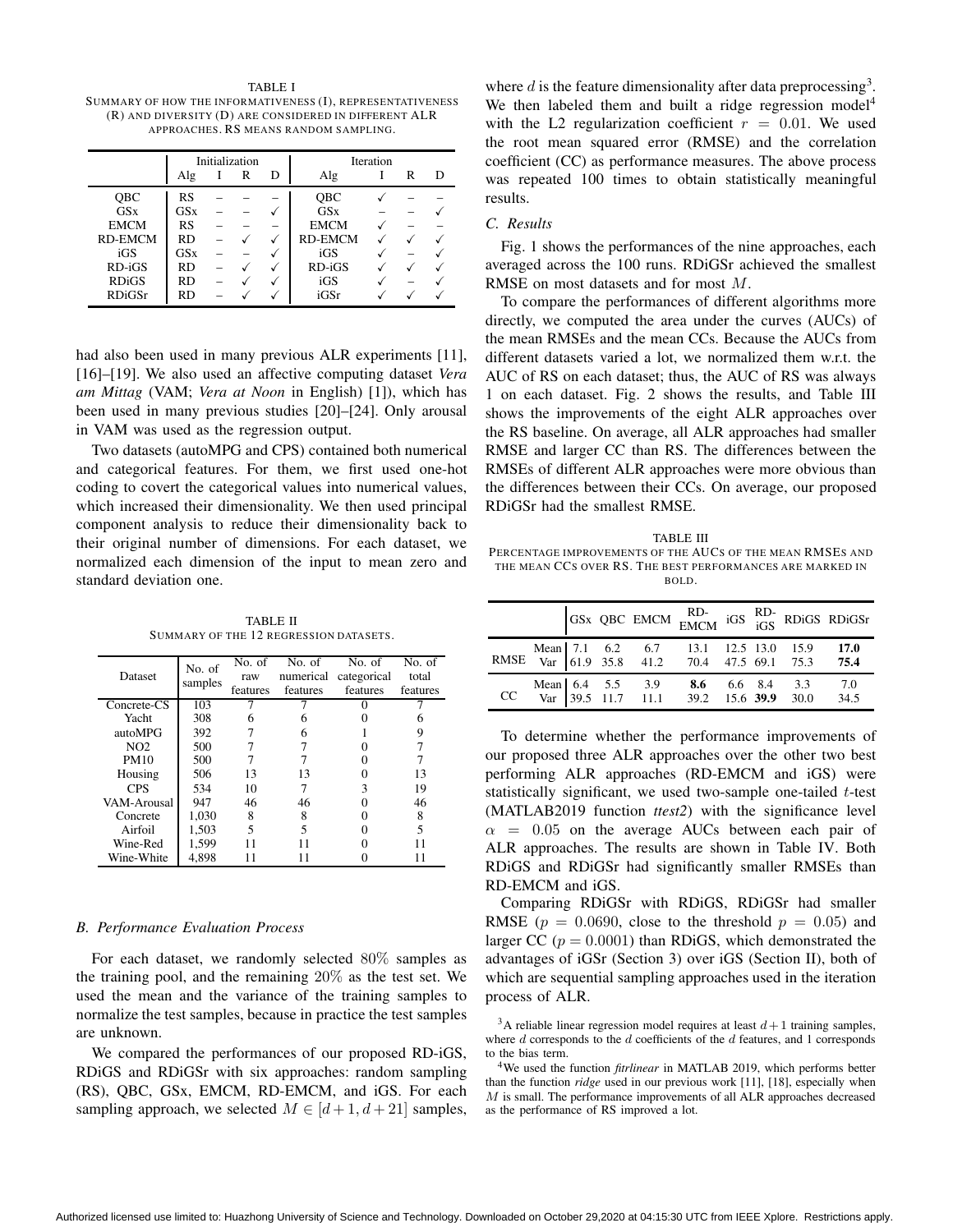

Fig. 1. Mean RMSEs and mean CCs of the nine sampling approaches on the 12 datasets, averaged over 100 runs. The horizontal axis represents M, the number of samples to be labeled.

TABLE IV  $p$ -VALUES OF THE  $t$ -TESTS. THE ALTERNATIVE HYPOTHESIS IS THAT THE ROW-WISE ALR APPROACH PERFORMED BETTER (HAD SMALLER RMSE OR LARGER CC) THAN THE COLUMN-WISE ALR APPROACH. A NUMBER IN BOLD MEANS THE ALTERNATIVE HYPOTHESIS IS ACCEPTED.

|               |             | <b>RD-EMCM</b> | iGS   |
|---------------|-------------|----------------|-------|
| $RD-iGS$      | <b>RMSE</b> | .4904          | .0000 |
|               | CC          | .5839          | .0000 |
| <b>RDiGS</b>  | <b>RMSE</b> | .0000          | .0000 |
|               | CC          | 1.0000         | .6713 |
| <b>RDiGSr</b> | <b>RMSE</b> | .0000          | .0000 |
|               | CС          | .9707          | .0010 |

In summary, all of our three proposed ALR approaches, RDiGS, RDiGS and RDiGSr, performed better than or comparable with the state-of-the-art RD-EMCM and iGS approaches in the literature. Among the three, RDiGSr may be the best.

#### *D. Sensitivity to the Regularization Coefficient*

To determine whether our proposed approaches always perform better with different regularization coefficient, we repeated the experiments for different ridge regression models with different L2 regularization coefficient  $r = 0.001$  and  $r = 0.1$ . The AUCs of the eight ALR approaches on the

12 datasets are shown in Figs. 3 and 4, for  $r = 0.001$  and  $r = 0.1$ , respectively. On average, RDiGSr and RDiGS still had smaller RMSE than RD-EMCM and iGS, and RDiGSr still had smaller RMSE and larger CC than RDiGS, for both  $r = 0.001$  and  $r = 0.1$ . These results confirm again that RDiGSr was the best ALR approach among the eight.

## V. CONCLUSIONS

ALR is a frequently used machine learning approach for reducing the data labeling effort in regression problems. This paper considers pool-based sequential ALR, where a pool of unlabeled samples is given; we need to iteratively select some samples to label, from which a regression model can be trained to label other samples. Three essential criteria have to be considered in ALR: informativeness, representativeness, and diversity. We decompose ALR into two processes (initialization process and iteration process) and study how to incorporate these three criteria in each process separately. We proposed three new ALR approaches (RD-iGS, RDiGS and RDiGSr), corresponding to three different strategies for integrating the three criteria. RDiGS and RDiGSr performed much better than the state-of-the-art ALR approaches, and on average RDiGSr achieved the best performance.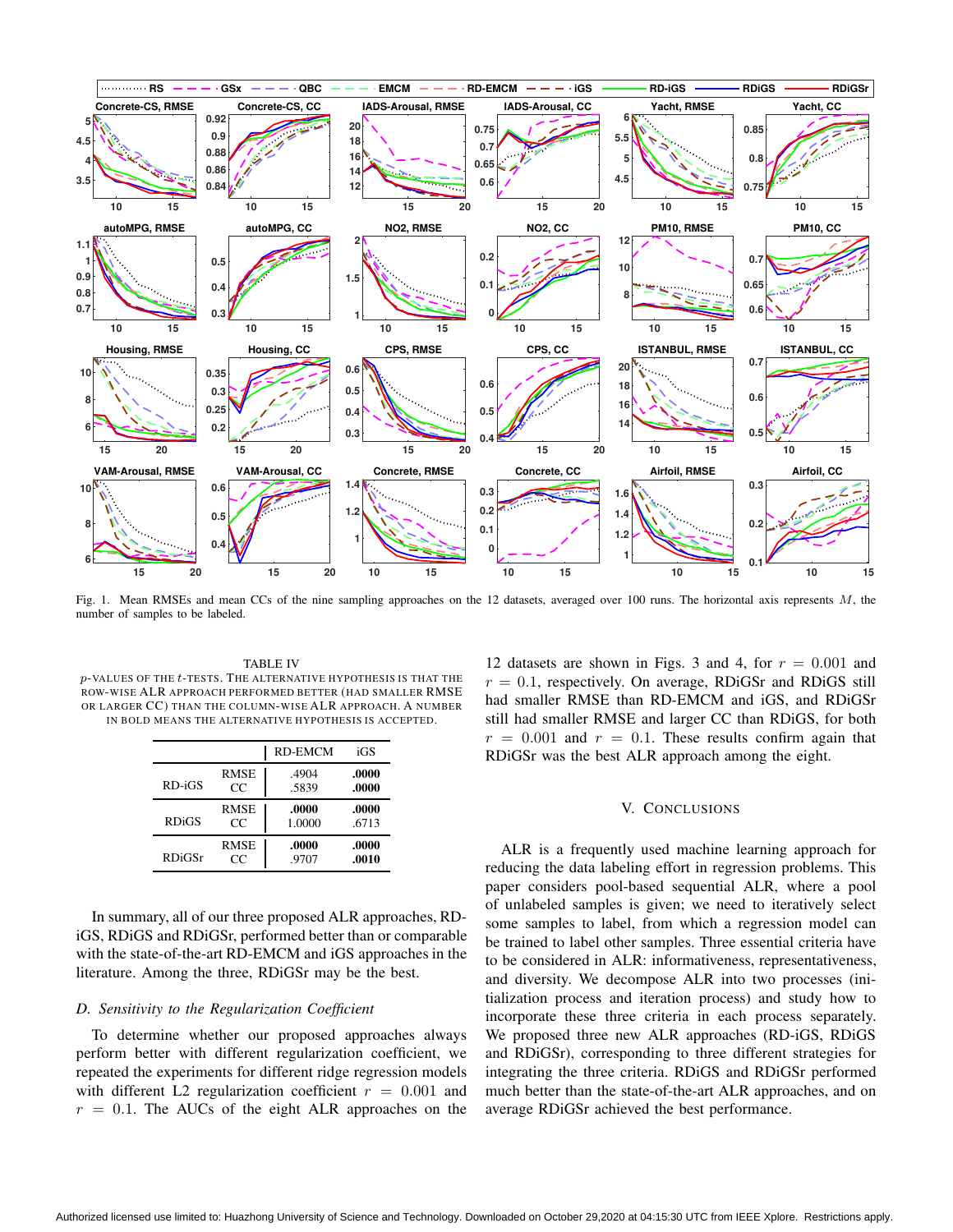

Fig. 2. Normalized AUCs of the mean RMSEs and the mean CCs on the 12 datasets. Ridge regression  $(r = 0.01)$  was used as the regression model.



Fig. 3. Normalized AUCs of the mean RMSEs and the mean CCs on the 12 datasets. Ridge regression ( $r = 0.001$ ) was used as the regression model.

## **REFERENCES**

[1] M. Grimm, K. Kroschel, and S. S. Narayanan, "The Vera Am Mittag German audio-visual emotional speech database," in *Proc. Int'l Conf. on*



Fig. 4. Normalized AUCs of the mean RMSEs and the mean CCs on the 12 datasets. Ridge regression  $(r = 0.1)$  was used as the regression model.

*Multimedia & Expo (ICME)*, Hannover, German, June 2008, pp. 865– 868.

- [2] M. M. Bradley and P. J. Lang, "The international affective digitized sounds (2nd edition; IADS-2): Affective ratings of sounds and instruction manual," University of Florida, Gainesville, FL, Tech. Rep. B-3, 2007.
- [3] B. Settles, "Active learning literature survey," University of Wisconsin– Madison, Computer Sciences Technical Report 1648, 2009.
- [4] N. Abe and H. Mamitsuka, "Query learning strategies using boosting and bagging," in *Proc. 15th Int'l Conf. on Machine Learning*, Madison, WI, July 1998, pp. 1–9.
- [5] W. Cai, Y. Zhang, S. Zhou, W. Wang, C. Ding, and X. Gu, "Active learning for support vector machines with maximum model change,' *Lecture Notes in Computer Science*, vol. 8724, pp. 211–216, 2014.
- [6] Y. Gal, R. Islam, and Z. Ghahramani, "Deep bayesian active learning with image data," in *Proc. 34th Int'l. Conf. on Machine Learning*, vol. 70, Sydney, Australia, Aug. 2017, pp. 1183–1192.
- [7] A. Krogh and J. Vedelsby, "Neural network ensembles, cross validation, and active learning," in *Proc. Neural Information Processing Systems*, Denver, CO, November 1995, pp. 231–238.
- [8] B. Settles, M. Craven, and S. Ray, "Multiple-instance active learning," in *Proc. Advances in Neural Information Processing Systems (NIPS)*, Vancouver, BC, Canada, December 2008, pp. 1289–1296.
- [9] B. Settles and M. Craven, "An analysis of active learning strategies for sequence labeling tasks," in *Proc. Conf. on Empirical Methods in Natural Language Processing*, Honolulu, HI, October 2008, pp. 1069– 1078.
- [10] M. Sugiyama and S. Nakajima, "Pool-based active learning in approximate linear regression," *Machine Learning*, vol. 75, no. 3, pp. 249–274, 2009.
- [11] D. Wu, "Pool-based sequential active learning for regression," *IEEE Trans. on Neural Networks and Learning Systems*, vol. 30, no. 5, pp. 1348–1359, 2019.
- [12] R. Burbidge, J. J. Rowland, and R. D. King, "Active learning for regression based on query by committee," *Lecture Notes in Computer Science*, vol. 4881, pp. 209–218, 2007.
- [13] D. A. Cohn, Z. Ghahramani, and M. I. Jordan, "Active learning with